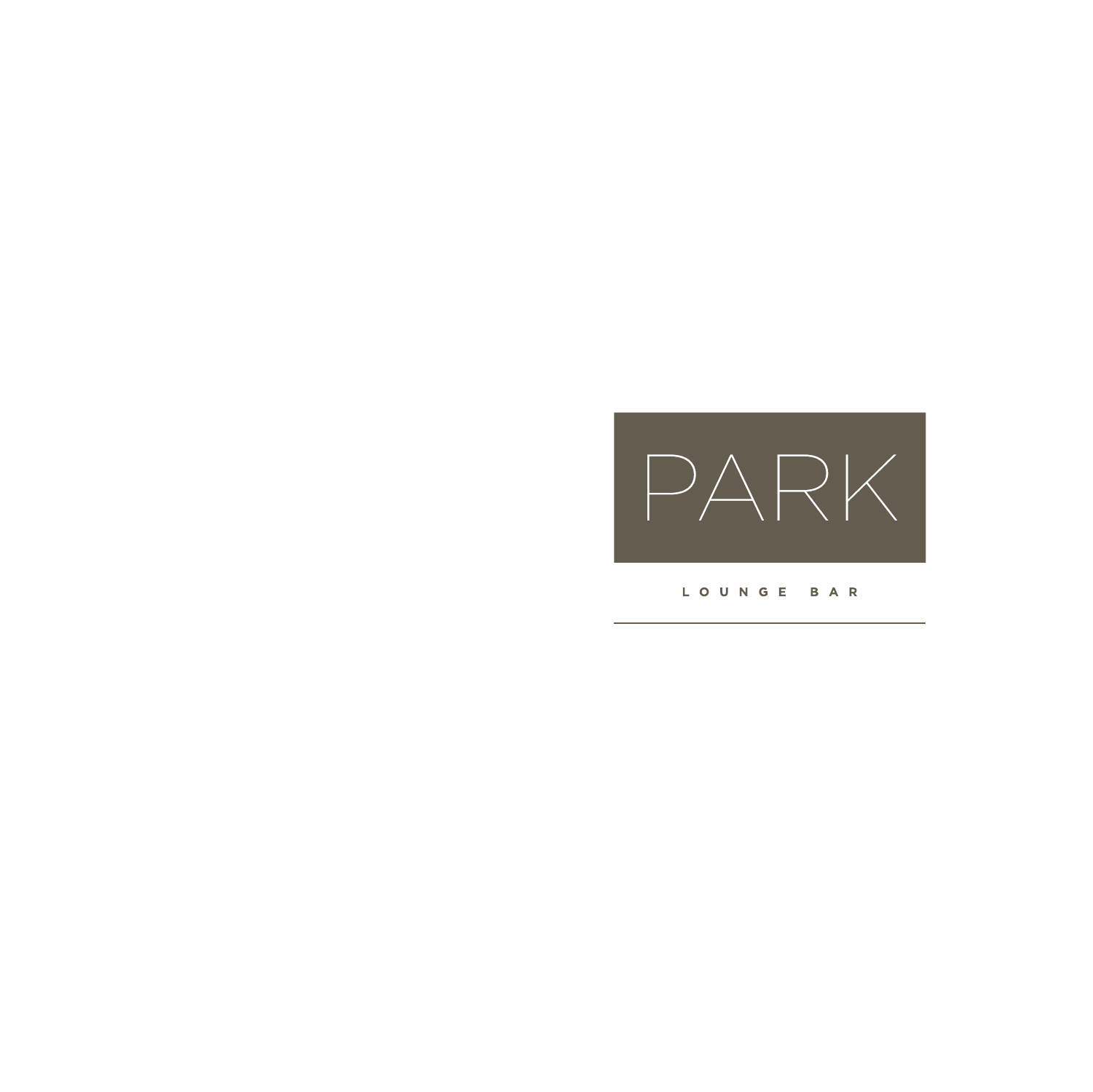## DAY MENU

## **Roasted tomato soup £8**

Served with ciabatta croutons *211 kcal*

## **Cream of mushroom soup £8**

Served with ciabatta croutons *238 kcal*

## **Traditional oak smoked salmon £14**

Horseradish, shallot and caper cream, brown bread and butter *288 kcal*

## **Royal Lancaster club £21**

Grilled chicken, crispy bacon, tomato, fried egg, lettuce, mayonnaise, fries *922 kcal*

## **Royal Lancaster vegetable burger £17** (V)

Grilled mushroom, roasted red pepper, tomato, avocado, fried egg, lettuce, mayonnaise, fries *870 kcal*

## **Caesar salad**

"Classic" option **£15** *454 kcal* With grilled chicken **£21** *601 kcal* With sautéed prawns **£25** *559 kcal*

**Heritage tomatoes and mozzarella salad £12** starter/ **£16** main course

Basil pesto, balsamic reduction *439/659 kcal*

## **Royal Lancaster beef burger £20**

Montgomery cheddar, bacon, onion chutney, brioche bun *1036 kcal*

## **Buttermilk-fried chicken burger £19**

Chipotle sauce, red cabbage slaw *1438 kcal*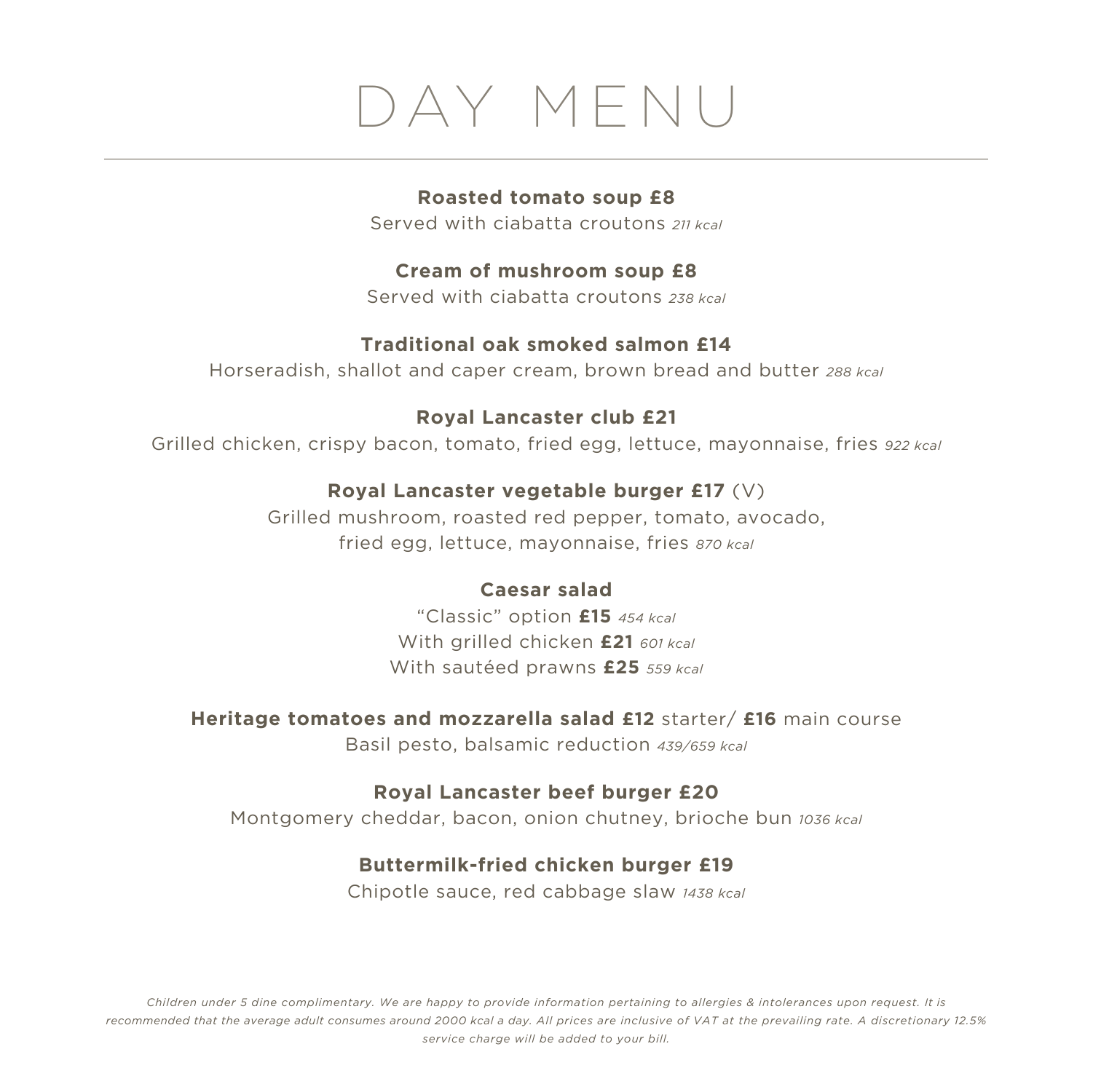## **FROM THE CHARGRILL**

Please choose from red wine sauce, mushroom sauce or Hollandaise sauce.

## **230g 28 day dry aged Rib-eye steak or Sirloin steak £34**

Served with confit cherry tomatoes, baby watercress and chunky chips *906 or 843 kcal*

## **Scottish salmon supreme plain grilled or cajun spiced £30**

Served with confit cherry tomatoes and French fries *548 or 631 kcal*

## **MAIN COURSES**

## **Crispy battered haddock fillet £28**

With pea puree, tartare sauce, chunky chips and lemon *880 kcal*

## **Steamed fillet of cod £27**

Crushed new potatoes, sauteed wild mushrooms, tenderstem broccoli, chive cream sauce *577 kcal*

## **Indian style curry £25**

Tender lamb or chicken pieces cooked in a fragrant curry sauce and served with basmati rice and mini poppadoms *655 or 590 kcal*

## **Puy lentils and squash shepherd's pie £22**

Served with mixed salad and sourdough bread *537 kcal*

## **Sweet potato, chickpeas, spinach and coconut cream curry £22**

With jasmine rice, toasted flaked almonds, crispy shallots and raisin *1172 kcal*

## **Margherita pizza plus three toppings of your choice £19** *430 kcal*

Ham *63 kcal*, pepperoni *99 kcal*, grilled chicken *23 kcal*, mushrooms *4 kcal*, olives *21 kcal*, onion *8 kcal*, pepper *5 kcal*, anchovies *42 kcal*, capers *60 kcal*, spinach *5 kcal*, tuna *38 kcal*, prawns *13 kcal*, cherry tomatoes *4 kcal*, bacon *45 kcal,* chilli *8 kcal*

## **Penne pasta or spaghetti £18**

With your choice of roasted vine tomato *181 or 195 kcal*, carbonara *287 or 327 kcal*, bolognese *281 or 321 kcal*, pesto *634 or 624 kcal* or arrabiata sauce *384 or 424 kcal*, chicken *83 kcal* (supplement of £6)

*Children under 5 dine complimentary. We are happy to provide information pertaining to allergies & intolerances upon request. It is recommended that the average adult consumes around 2000 kcal a day. All prices are inclusive of VAT at the prevailing rate. A discretionary 12.5% service charge will be added to your bill.*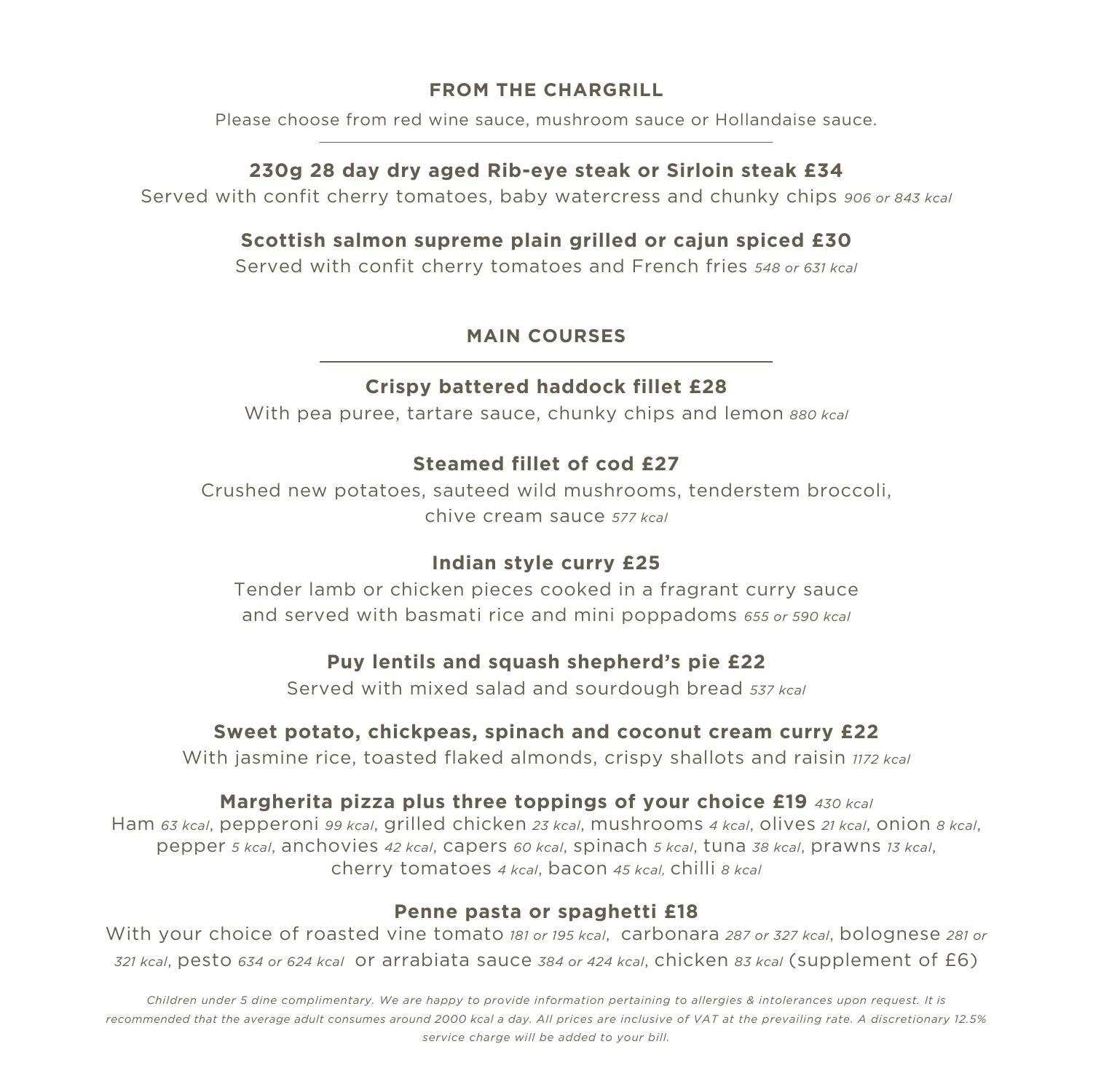### **SIDES £5**

SSteamed spinach *42 kcal* Tenderstem broccoli *75 kcal* Buttered new potatoes with chives *85 kcal* Honey glazed Chantenay carrots *125 kcal* Fine green beans with confit shallots *113 kcal*

### **DESSERTS**

## **Fruit salad £8**

Mixed ripe seasonal fruits in a sweet vanilla syrup *70 kcal*

## **Bakewell tart £8**

Shortcrust pastry tart filled with layers of cherries and frangipane topped with almond flakes. Served warm with whipped cream *519 kcal*

## **Dark chocolate mousse £8** (Vegan)

Rich, smooth and velvety plant based chocolate mousse coated with a chocolate glaze that sits on light vanilla sponge *381 kcal*

## **Raspberry rocher £8** (Vegan)

Raspberry chocolate sphere, freeze dried raspberry and chocolate glaze with a raspberry coulis *187 kcal*

## **Royal Lancaster cheese selection £15** *2011 kcal*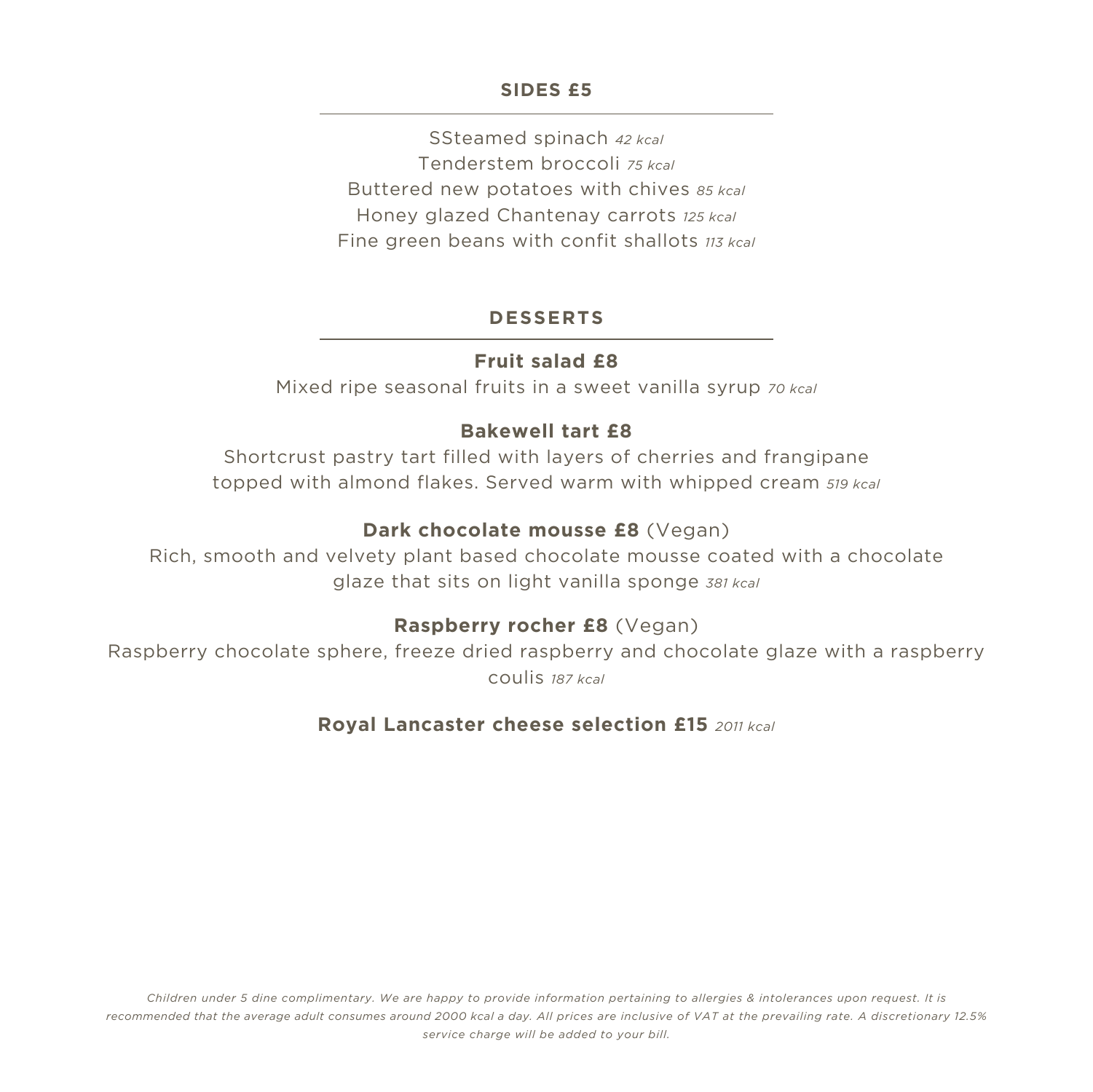## **ARABIC SELECTION**

## **Houmous £11**

Smooth paste of of chickpeas and tahini (V) *304 kcal*

## **Tabbouleh £11**

Cracked wheat, parsley salad, tomato, mint and onion (V) *124 kcal*

**Labneh £11** Strained yoghurt (V) *197 kcal*

**Shish Taouk £24.50** Barbeque boned chicken, Arabic spices and garlic sauce *451 kcal*

**Kafta Halbiveh £25** Skewers of grilled spiced minced lamb, tahini sauce *613 kcal*

**Farouj Meshwi £24** Grilled marinated baby chicken, garlic sauce *810 kcal*

> **Rice Biryani £28** Chicken or lamb *1965 or 1548 kcal* Chicken or lamb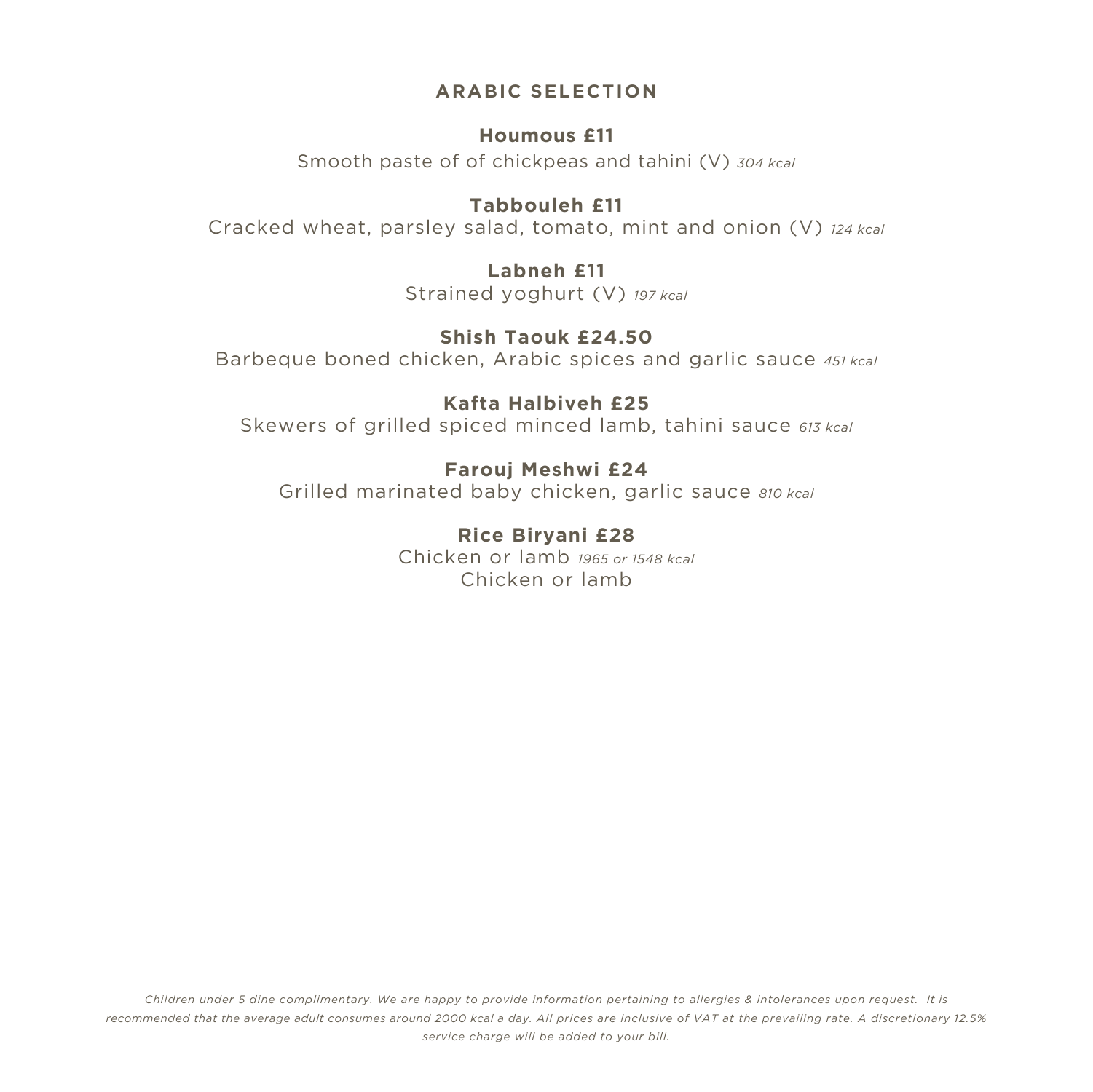# CHILDREN'S MENU

## **STARTERS £8**

Tomato soup with croutons *211 kcal* Carrot and cucumber sticks with seasonal humus dip *110 kcal* Green salad *210 kcal*

## **MAINS £12**

Organic pizza with your choice of topping:

Ham and mozzarella *316 kcal*, tomato and basil *189 kcal* or chicken and basil *270 kcal*

Steamed or grilled fillet of cod with mixed vegetables and potatoes *167 or 174 kcal*

Macaroni and cheese *218 kcal*

Spaghetti or penne pasta with your choice of cheese *195 or 187 kcal*, bolognese *145 or 141 kcal* or tomato sauce *91 or 89 kcal*

Fish goujons with French fries, tartar sauce and peas *347 kcal*

Chicken nuggets with French fries and salad *314 kcal*

Chicken or beef burger with lettuce, tomato and French fries *484 or 540 kcal*

## **DESSERTS £8**

Mixed berries with Chantilly cream *56 kcal*

Selection of ice cream with chocolate sauce; vanilla *287 kcal*, chocolate *279 kcal*, strawberry *196 kcal* Chocolate brownie and vanilla ice cream *570 kcal*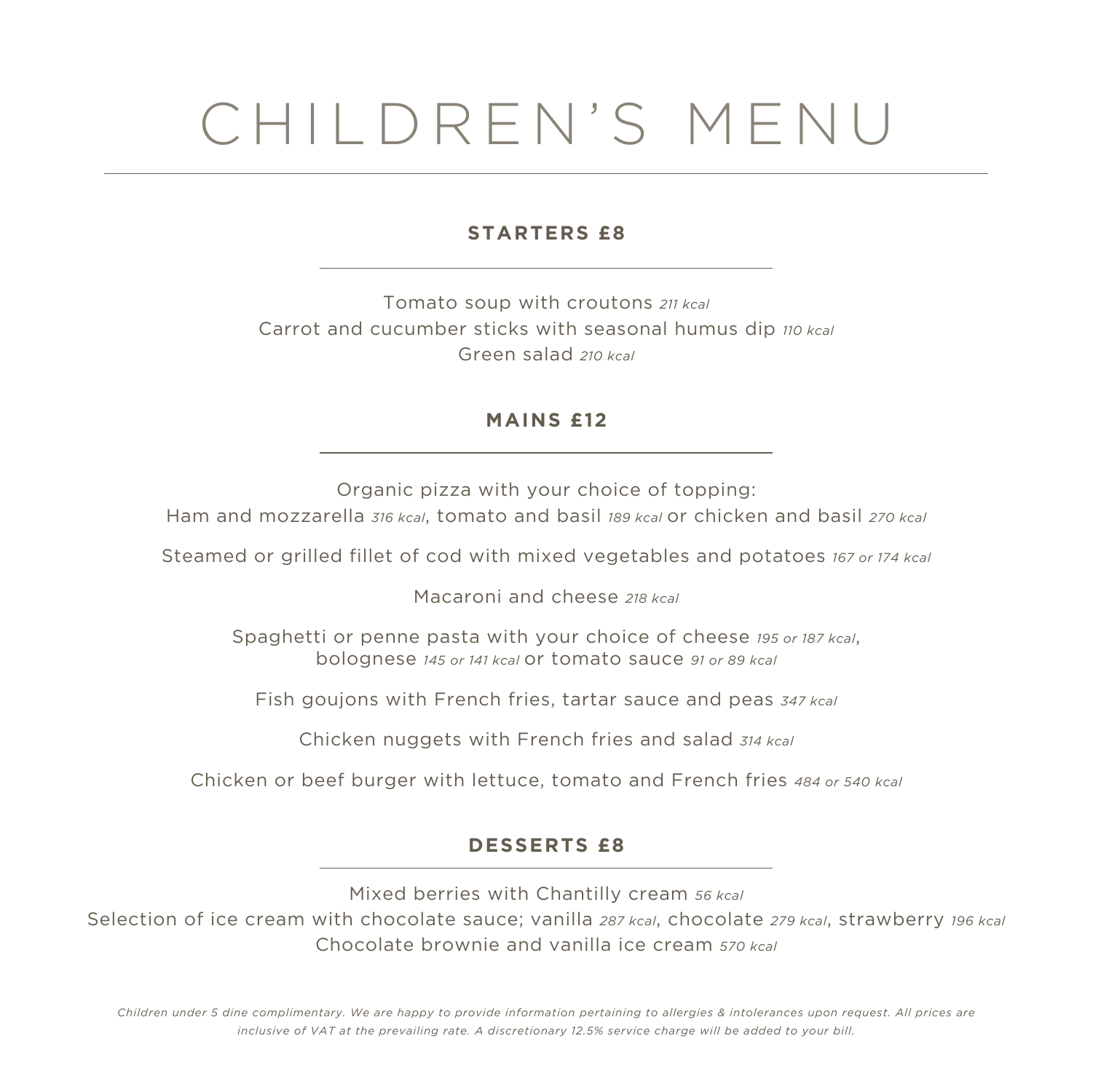## SOFT DRINKS

## JUICES £5

#### MIXERS £5

| <b>ORANGE</b>     | <b>CRANBERRY</b> | <b>COCA COLA</b>        | <b>BITTER LEMON</b>  |
|-------------------|------------------|-------------------------|----------------------|
| <b>APPLE</b>      | <b>PINEAPPLE</b> | <b>DIET COCA COLA</b>   | <b>GINGER ALE</b>    |
| <b>GRAPEFRUIT</b> | <b>TOMATO</b>    | <b>COCA COLA ZERO</b>   | <b>GINGER BEER</b>   |
|                   |                  | <b>FEVER TREE TONIC</b> | <b>MEDITERRANEAN</b> |
|                   |                  | <b>FEVER TREE LIGHT</b> | <b>TONIC</b>         |
|                   | WATER            | <b>LEMONADE</b>         | <b>ELDERFLOWER</b>   |
|                   |                  | <b>SODA WATER</b>       | <b>TONIC</b>         |

## **DECANTAE**

still or sparkling SMALL £2 / LARGE £5

#### **EVIAN STILL OR PERRIER SPARKLING**

SMALL £3 / LARGE £6



COFFEE £6

**ESPRESSO DOUBLE ESPRESSO MACCHIATO AMERICANO CAFÉ LATTE CAPPUCCINO FLAT WHITE MOCHA FILTER COFFEE HOT CHOCOLATE** 

TEA £6

**ENGLISH BREAKFAST EARL GREY GREEN MINT VERY BERRY CHAMOMILE LEMON & GINGER** 

*Decaffeinated options available*

*All wines by glass the are available in 125ml & spirits & liquors are available in 25ml.*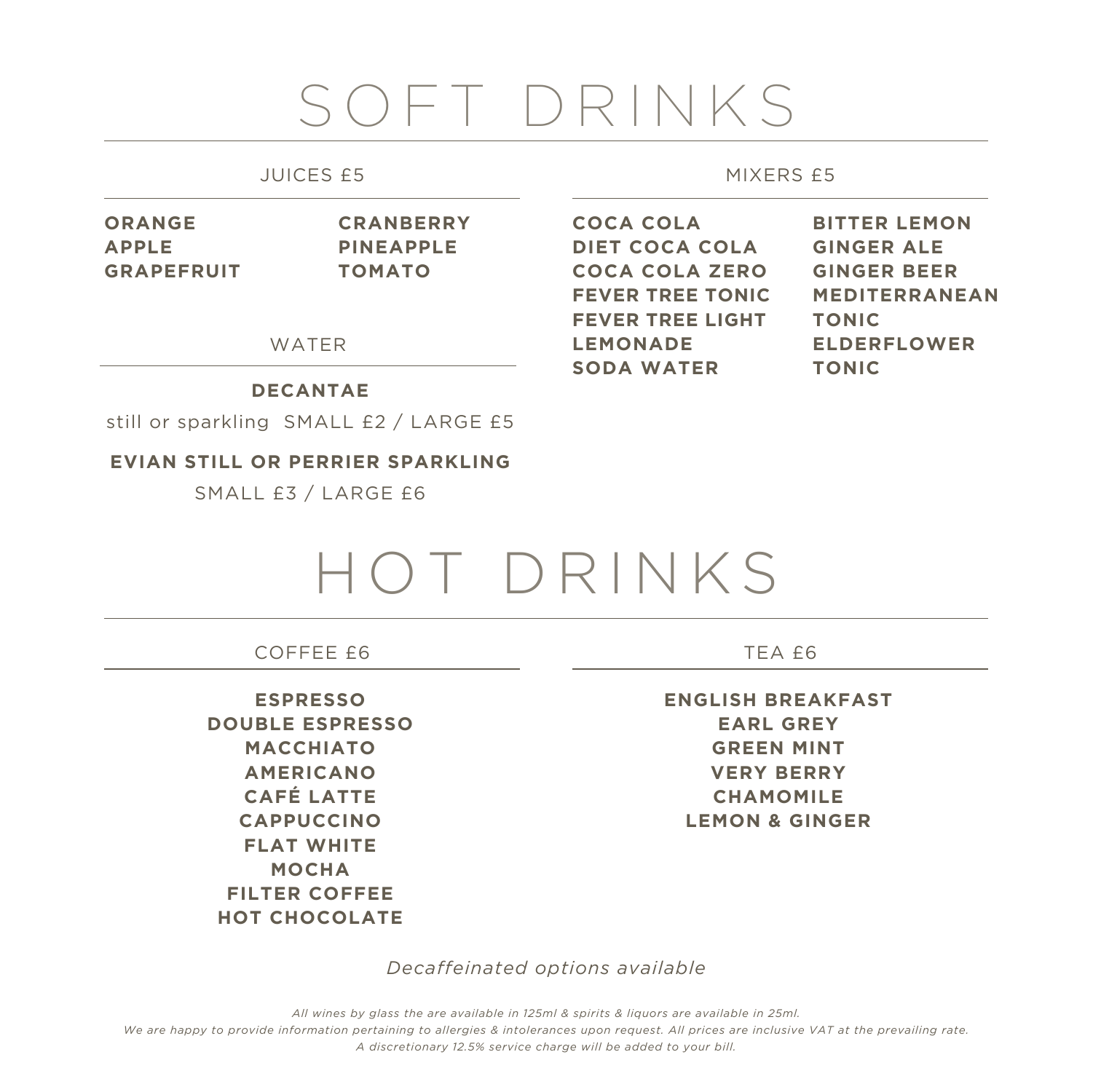## WINES

| <b>WHITES</b>                                                                                                                                    | 175ML BOTTLE |     |
|--------------------------------------------------------------------------------------------------------------------------------------------------|--------------|-----|
| VINHO VERDE, QUINTA DA LIXA PORTUGAL, 2020<br>Aromas of apple, grapefruit with hints of tropical fruits, floral                                  | £10.50       | £39 |
| PINOT GRIGIO SARTORI DI VERONA ITALY, 2019<br>Clean floral bouquet with a full palate and a touch of exotic spice                                | £9           | £29 |
| <b>PULPO SAUVIGNON BLANC NEW ZEALAND, 2020</b><br>Clean floral bouquet with a full palate and a touch of exotic spice                            | £13          | £52 |
| <b>MÂCON BLANC VILLAGES LOUIS JADOT FRANCE, 2018</b><br>Bright and balanced with refreshing notes of citrus and crisp green apple                | £11.50       | £45 |
| GAVI DI GAVI LA MINAIA NICOLA BERGAGLIO ITALY, 2019<br>Crisp and refreshing with a light, fresh, mineral and citrus bouquet. Hint of ripe pears. |              | £49 |
| <b>PULPO ALBARINO RIAS BAIXAS SPAIN, 2018</b><br>Bright with hints of apple green, white flowers and peach                                       |              | £45 |
| <b>SANCERRE BLANC FRANC MILLET FRANCE, 2020</b><br>A bright wine with crisp minerality and ripe citrus flavours                                  |              | £52 |
| <b>MERSAULT BLANC JEAN-MICHEL GAUNOUX FRANCE, 2018</b><br>Ripe and tropical on the nose, with fine acidity and well-formed fruit flavours        |              | £78 |
| <b>ROSÉ</b>                                                                                                                                      | 175ML BOTTLE |     |
| <b>PINOT GRIGIO BLUSH SARTORI DI VERONA ITALY, 2019</b>                                                                                          | £9           | £30 |

Aromatic with delicate citrus notes, crisp and refreshing on the palate

*All wines by the glass are available in 125ml & spirits & liquors are available in 25ml.*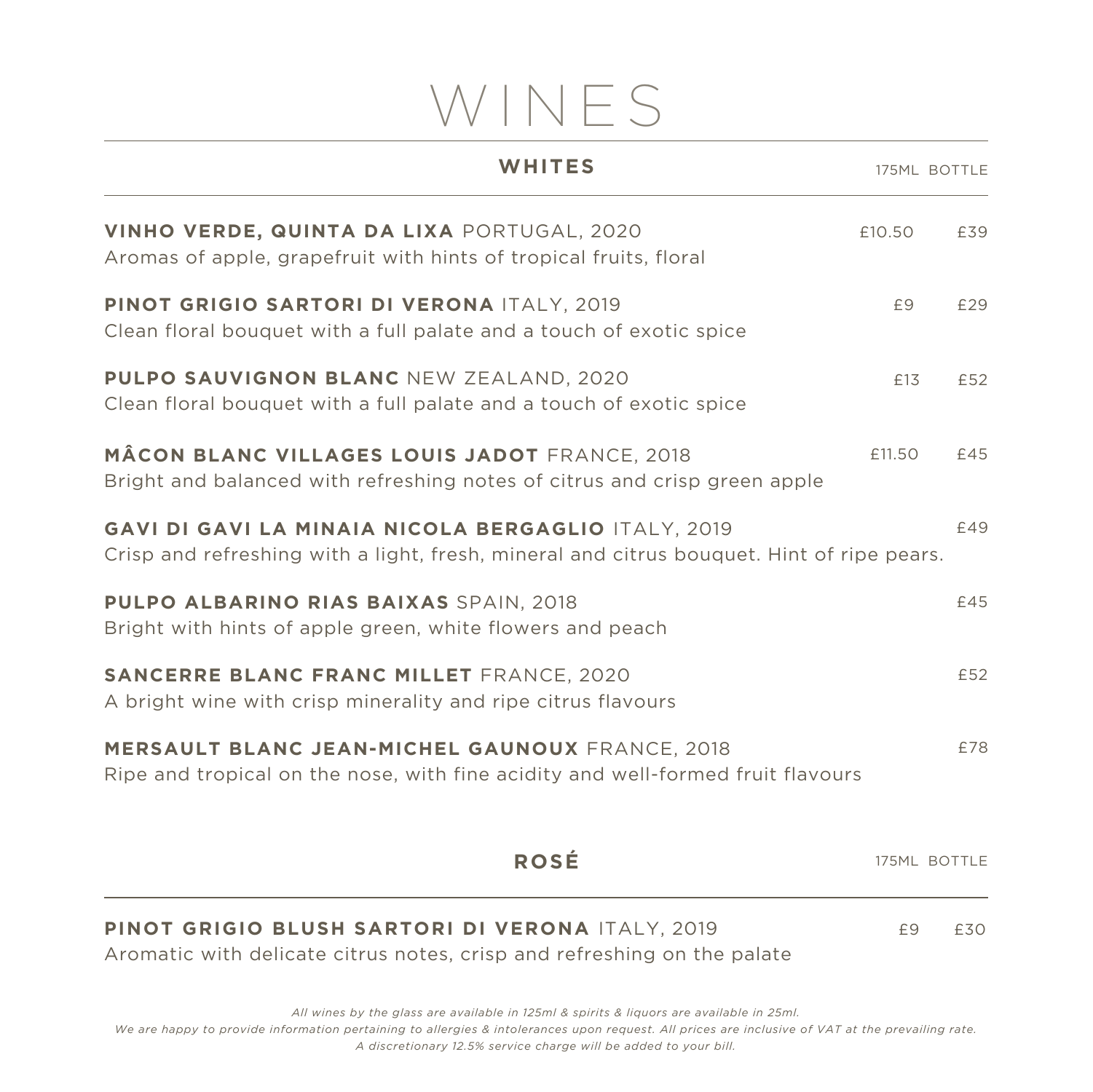| <b>RED</b>                                                                                                                                                          |     | 175ML BOTTLE |
|---------------------------------------------------------------------------------------------------------------------------------------------------------------------|-----|--------------|
| VINUVA ORGANIC NERO D'AVOLA ITALY, 2018<br>Soft palate, touch of spices, berries                                                                                    | £9  | £29          |
| <b>TERRA 18 COTES DU RHONE FRANCE, 2018</b><br>Fresh red fruit, notes of fresh eucalyptus, silky tannins                                                            | £9  | £29          |
| AMARU MALBEC COLCHAGUA VALLEY ARGENTINA, 2018<br>Silky, bright red wine, subtle hints of vanilla, baked plum                                                        | £11 | £39          |
| VALPOLICELLA RIPASSO SOSPIRO ITALY, 2017<br>A powerful red wine, full of cherry and wild berry notes, with a hint of jam                                            |     | £49          |
| <b>CHATEAU LAMOTHE-CISSAC FRANCE, 2014</b><br>Well balanced, red fruits, cooked blackcurrant, soft spices, subtle vanilla                                           |     | £46          |
| <b>DASHWOOD PINOT NOIR NEW ZEALAND, 2018</b><br>Crunchy black and red cherry fruit, plum and vanilla, smooth tannins                                                |     | £40          |
| <b>VIEUX CHATEAU BRUN POMEROL FRANCE, 2019</b><br>A complex mix of baked plum and blackcurrant fruit, with nuances of truffle,<br>leather, raspberry leaf and spice |     | £53          |

*All wines by the glass are available in 125ml & spirits & liquors are available in 25ml.*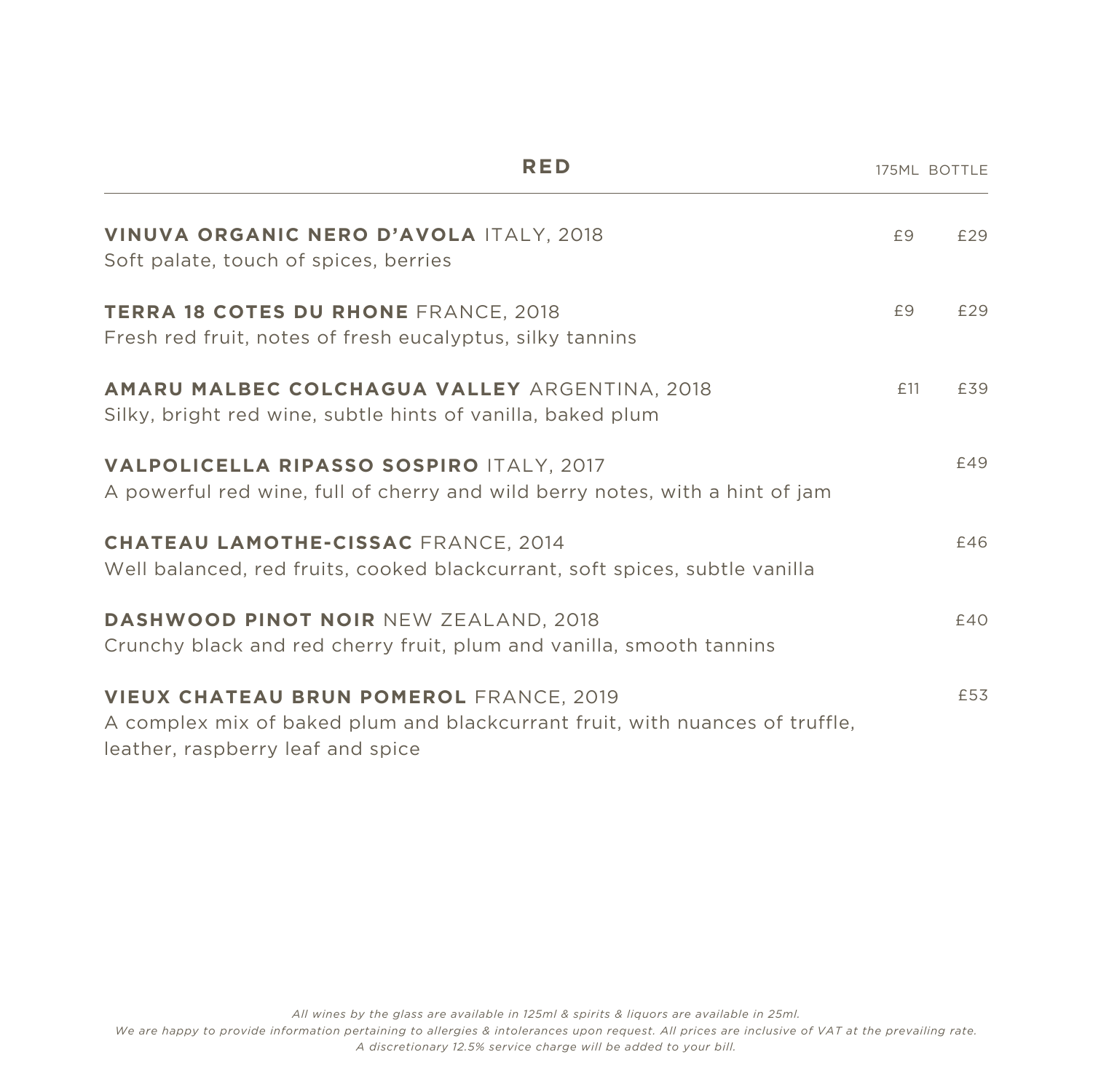| <b>CHAMPAGNE &amp; SPARKLING</b>                                                                                                   | 125ML BOTTLE |       |
|------------------------------------------------------------------------------------------------------------------------------------|--------------|-------|
| <b>GALANTI PROSECCO ITALY</b><br>Hints of citrus, pear, refreshing on a palate, NV                                                 |              | f45   |
| <b>LAURENT-PERRIER BRUT FRANCE</b><br>Crisp, clean, with hints of citrus and brioche, NV                                           | £16          | £85   |
| <b>LAURENT-PERRIER ROSÉ FRANCE</b><br>Lively bouquet of red fruits, hints of rose, peach, NV                                       | £19          | £110  |
| <b>BOLLINGER SPECIAL CUVÉE FRANCE</b><br>Full-bodied style, notes of citrus, brioche, NV                                           |              | £85   |
| <b>KRUG GRAND CUVÉE FRANCE</b><br>A blend of 10 vintages and wines from 25 Crus, rich, balanced and unique, NV                     |              | £210  |
| <b>THOMSON &amp; SCOTT NOUGHTY BLANC UK</b><br>Non-alcoholic, vegan, halal sparkling wine. Dry, with crunchy, ripe-apple fruit. NV |              | £37   |
| <b>DESSERT WINE</b>                                                                                                                |              | 100ML |

## **GARONELLES SAUTERNES** FRANCE **EXAMPLEMENT CONSUMING A REAL EXAMPLEMENT CONSUMING A REAL EXAMPLEMENT CONSUMING A REAL EXAMPLEMENT CONSUMING A REAL EXAMPLEMENT CONSUMING A REAL EXAMPLEMENT CONSUMING A REAL EXAMPLEMENT CONSU**

Rich & luscious, aromas of exotic fruis, citrus, honeyed apricot, ginger, 2016/17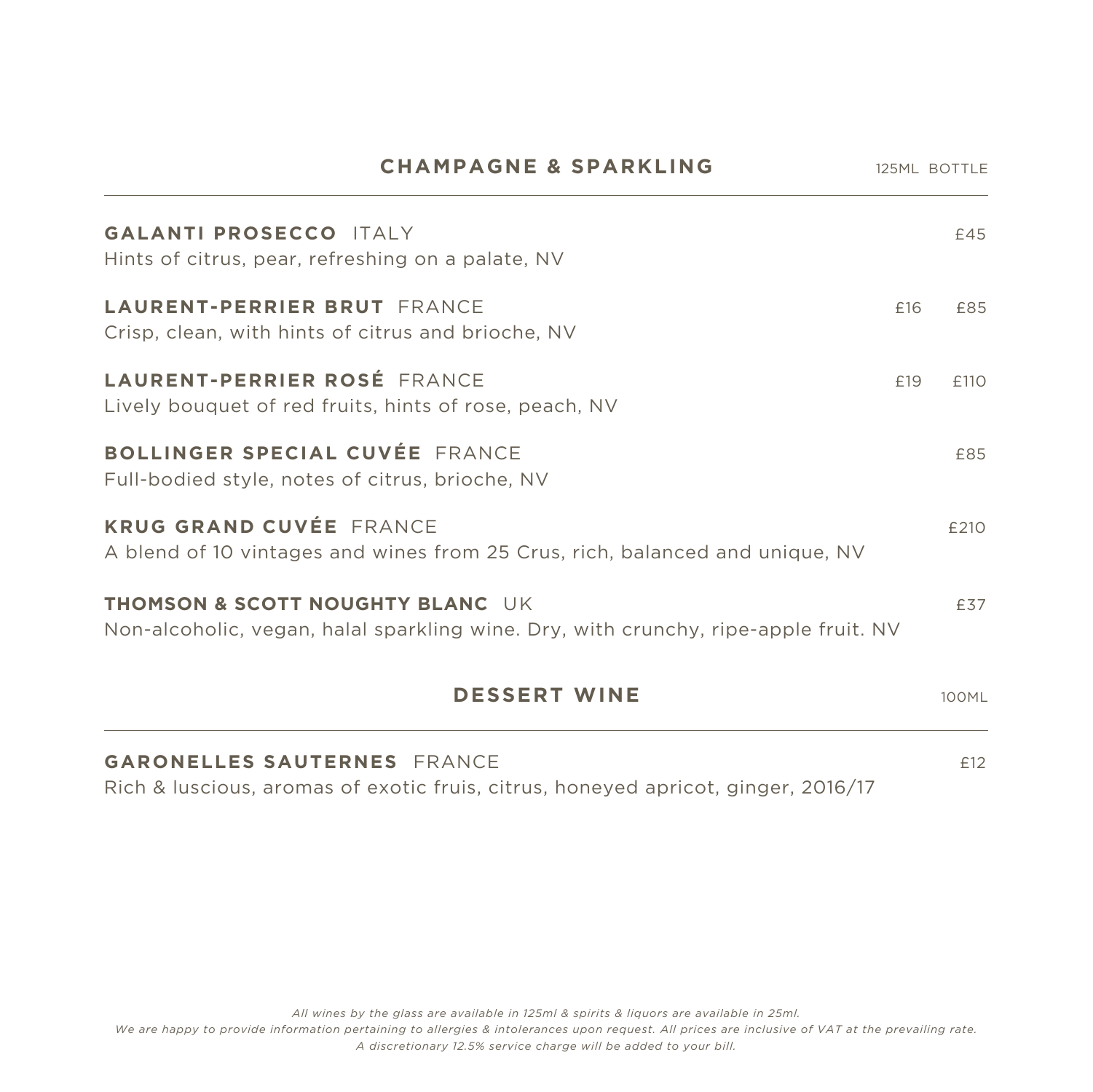## BEER

| <b>HEINEKEN</b> NETHERLANDS                                                                                 | 5%      | 0.33L | £6 |
|-------------------------------------------------------------------------------------------------------------|---------|-------|----|
| HEINEKEN 0.0% NETHERLANDS                                                                                   | O%      | 0.33L | £6 |
| <b>CURIOUS INDIA PALE ALE ENGLAND</b><br>Fresh-cut grass, brown sugar, lychee, mango,<br>stunningly elegant | $4.4\%$ | 0.331 | £7 |
| <b>PORTOBELLO LONDON PILSNER ENGLAND</b><br>Refreshing, rounded, intensely satisfying                       | 4.6%    | 0.33L | f7 |
| SINGHA THAILAND                                                                                             | 5%      | 0.331 | F6 |
| PERONI NASTRO AZZURRO ITALY                                                                                 | 5.1%    | 0.33L | £7 |
| <b>ASPALL DRAUGHT CYDER SUFFOLK</b><br>Crisp, fruity, delicate aroma of freshly pressed apples              | 5.5%    | 0.33L | £6 |
| <b>GUINNESS ORIGINAL STOUT IRELAND</b>                                                                      | 4.2%    | 0.33L | £6 |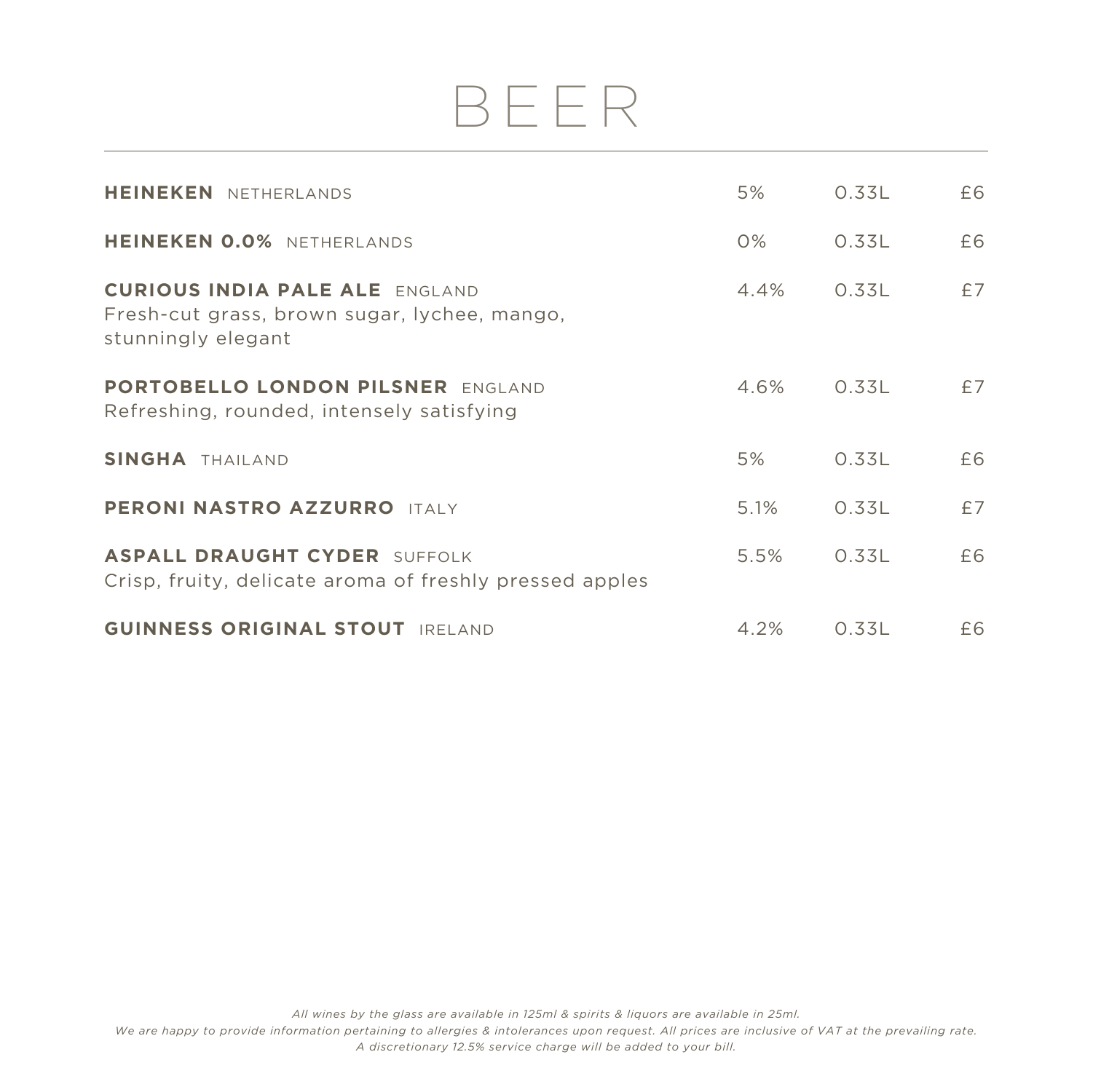# COCKTAILS

#### SIGNATURE COCKTAILS **£17** *available from 4pm*

## **WAR OF THE ROSES**

Belvedere Vodka, cranberry juice, lime juice topped up with Rosé Champagne

## **YELLOW SUBMARINE**

Grey Goose Vodka, St. German, pineapple juice, banana liquor, lemon, sugar syrup

## **THE ITALIAN JOB**

Red berry tea-Infused Tanqueray 10 Gin, Sloe Gin, Campari, lemon juice, sugar syrup, Rosé liquor, egg white (optional)

## **HYDE RIDE**

Hendricks Gin, St German, lime juice, cucumber, basil topped up with ginger ale

## **MEDITERRANEAN G&T**

Gin Mare, St German, rosemary syrup, topped up with Mediterranean tonic

## **BLUEBERRY LAVENDER MOJITO**

Havana Club 3yr, lavender syrup, blueberries, lime juice topped up with Fever Tree soda

## **THAI - PIROSKA**

Ketel One Vodka, lime juice, sugar syrup, basil topped up with ginger ale

*All wines by the glass are available in 125ml & spirits & liquors are available in 25ml.*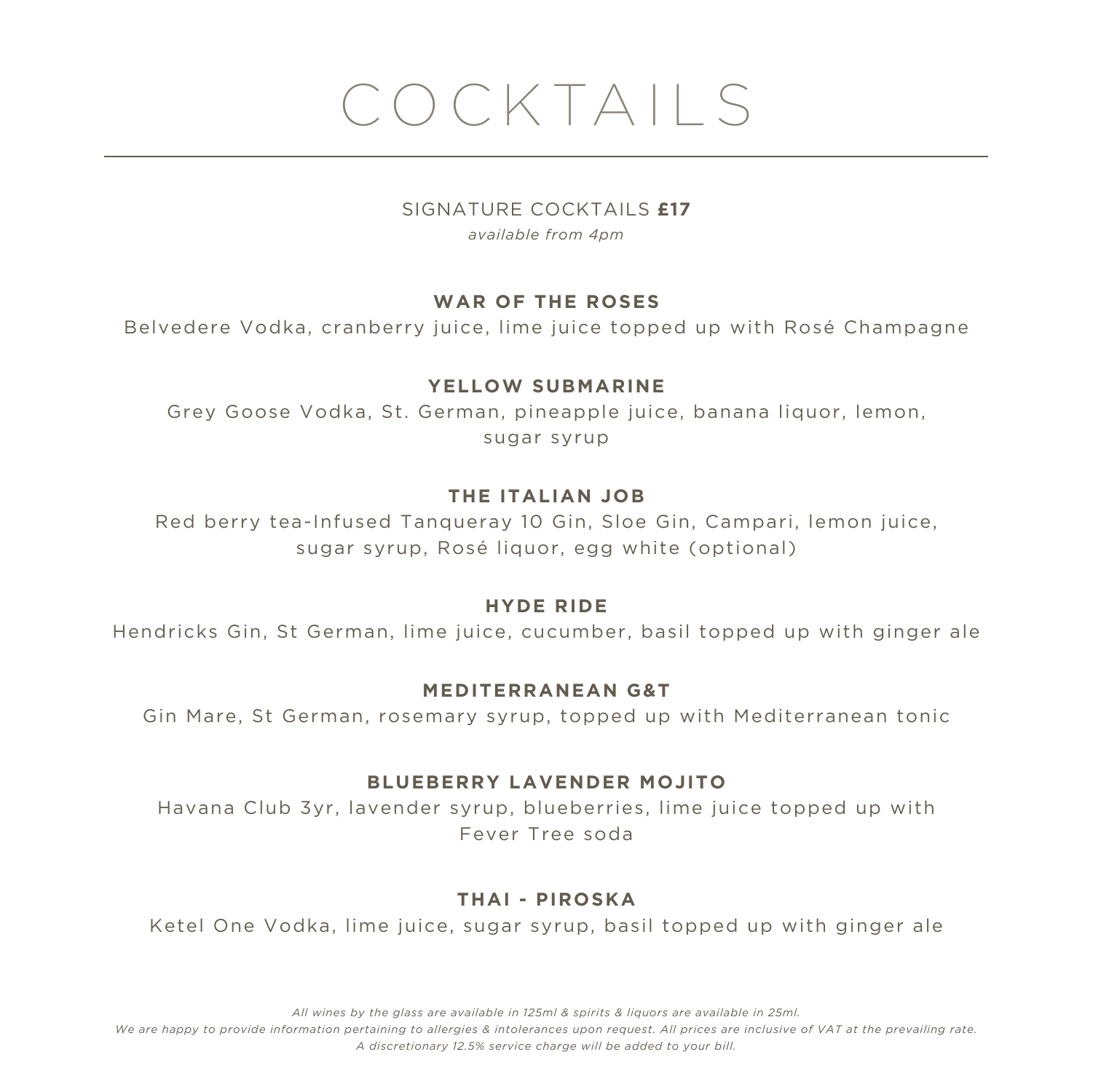# COCKTAILS

## **ROYAL PARK**

Strawberry infused Ketel One Vodka, Galliano, lemon juice, rosemary syrup, cranberry juice, Better's Bitters

## MOCKTAILS **£11**

*available from 4pm*

## **BERRY PASSION**

Blueberries, raspberries, raspberry syrup, cranberry juice, lime juice, topped up with soda

## **HONEY BEE MINE**

Peach purée, lemon juice, ginger, honey, topped up with ginger beer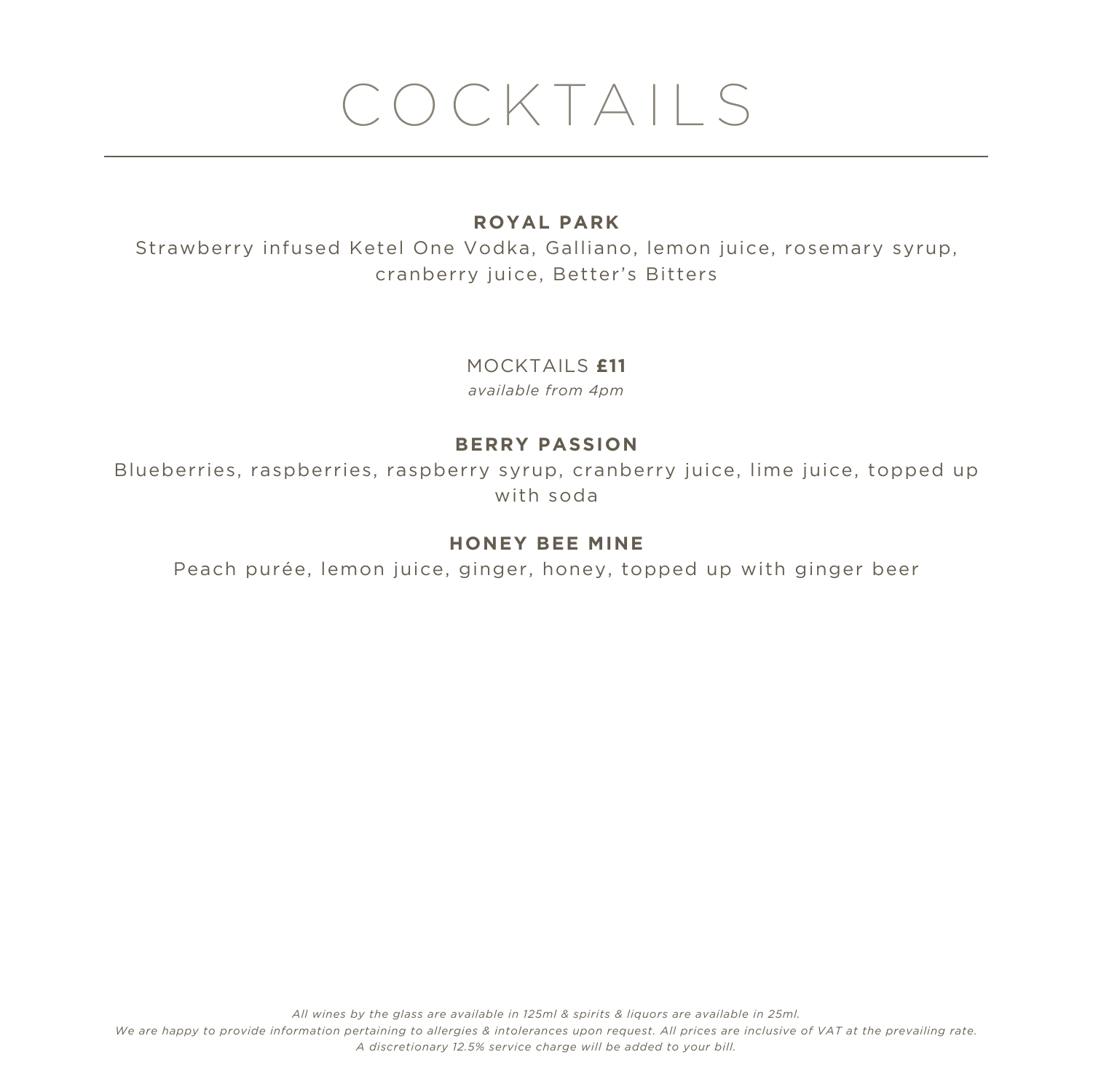# SPIRITS

#### 50ML

#### **GIN**

| <b>BEEFEATER 24</b>       | £12 | JINZU                  | £16 |
|---------------------------|-----|------------------------|-----|
| <b>BEEFEATER PINK GIN</b> | £13 | <b>MONKEY 47</b>       | £15 |
| <b>COTSWOLD</b>           | £16 | <b>PLYMOUTH</b>        | £12 |
| <b>GIN MARE</b>           | £15 | <b>PORTOBELLO ROAD</b> | £13 |
| <b>HENDRICKS</b>          | £12 | <b>SIPSMITH</b>        | £14 |
|                           |     | <b>TANQUERAY 10</b>    | £12 |
|                           |     |                        |     |

#### **VODKA**

| <b>ABSOLUT ELYX</b> | f13 | <b>GREY GOOSE</b> | £14 |
|---------------------|-----|-------------------|-----|
| <b>BELVEDERE</b>    | f13 | <b>KETEL ONE</b>  | £12 |
| <b>CRYSTAL HEAD</b> | f16 | <b>SIPSMITH</b>   | £12 |

#### **RUM**

| <b>APPLETON</b>        |            | <b>MOUNT GAY ECLIPSE</b>     |     |
|------------------------|------------|------------------------------|-----|
| <b>HAVANA CLUB 3YR</b> | <b>€12</b> | <b>RON ZACAPA CENTENARIO</b> | £18 |
| <b>HAVANA CLUB 7YR</b> | £13        |                              |     |

#### **COGNAC / ARMAGNAC**

| <b>CAMUT 12</b>         | £18 | JANNEAU XO ROYAL        | £20 |
|-------------------------|-----|-------------------------|-----|
| <b>COURVOISIER VSOP</b> | f16 | <b>MARTELL VSOP</b>     | £12 |
| <b>HENNESSY XO</b>      | £37 | <b>REMY MARTIN VSOP</b> | £12 |

#### **AGAVE**

| CALLE 23 REPOSADO          | f16 | <b>OLMECA REPOSADO</b> | £13 |
|----------------------------|-----|------------------------|-----|
| <b>DON JULIO 1942</b>      | FAD | <b>OLMECA SILVER</b>   | f12 |
| <b>JOSE CUERVO PLATINO</b> | f19 | <b>PATRON SILVER</b>   | f14 |

*All wines by the glass are available in 125ml & spirits & liquors are available in 25ml.*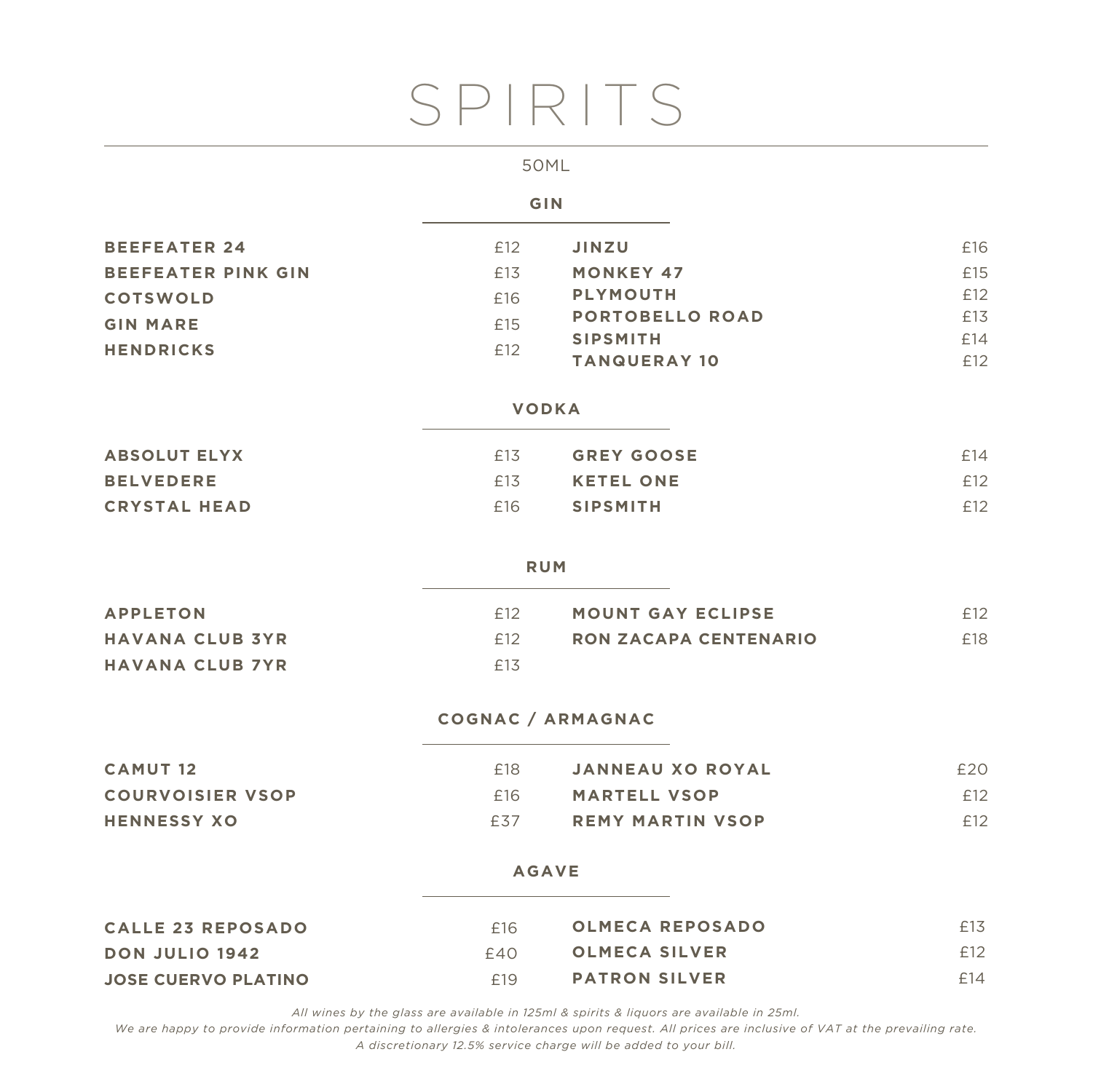## **WHISKY**

#### SCOTCH

BLENDED

ISLAY

SPEYSIDE

**CHIVAS REGAL** 12yr **E12 CHIVAS REGAL** 18yr **E17 J.WALKER BLACK LABEL** 12yr **£12 JB** £12

LAGAVULIN 16yr **£16** LAPHROAIG<sup>10</sup>yr £14

**GLENFIDDICH** 15yr **£12** GLENLIVET 12yr **£12** GRAGGANMORE<sup>12yr</sup> £12 HIGHLAND

| <b>DALWINNIE</b> 15yr    | f14 |
|--------------------------|-----|
| <b>GLENMORANGIE 10yr</b> | F12 |
| <b>OBAN</b> 14yr         | £13 |
| <b>TALISKER 10yr</b>     | £13 |

#### INTERNATIONAL

| <b>JAMESON SMALL BATCH IRELAND</b>      | £13 |
|-----------------------------------------|-----|
| <b>JAMESON TRIPLE DISTILLED IRELAND</b> | f12 |
| <b>REDBREAST 12yr IRELAND</b>           | f12 |
| <b>TULLAMORE DEW 18yr IRELAND</b>       | f12 |
| YAMAZAKI JAPAN                          | £18 |
| <b>CANADIAN CLUB CANADA</b>             | f11 |
| <b>JACK DANIELS USA</b>                 | f12 |
| <b>JACK DANIELS SINGLE BARREL USA</b>   | f13 |
| <b>MAKER'S MARK</b>                     | f12 |
| <b>WOODFORD RESERVE USA</b>             | f16 |

## APERITIFS & DIGESTIFS

|                      | 50ML                    |
|----------------------|-------------------------|
| <b>APERITIFS £11</b> | <b>DIGESTIFS £11</b>    |
| <b>APEROL</b>        | <b>AMARETTO</b>         |
| <b>CAMPARI</b>       | <b>BAILEYS</b>          |
| KÜMMEL               | <b>COINTREAU</b>        |
| PIMMS NO. 1          | <b>DRAMBUIE</b>         |
| <b>NOILLY PRAT</b>   | <b>FRANGELICO</b>       |
|                      | <b>GRAND MARNIER</b>    |
|                      | <b>COCCHI DI TORINO</b> |
|                      | <b>FERNET BRANCA</b>    |
|                      | <b>PERNOD</b>           |

*All wines by the glass are available in 125ml & spirits & liquors are available in 25ml.*